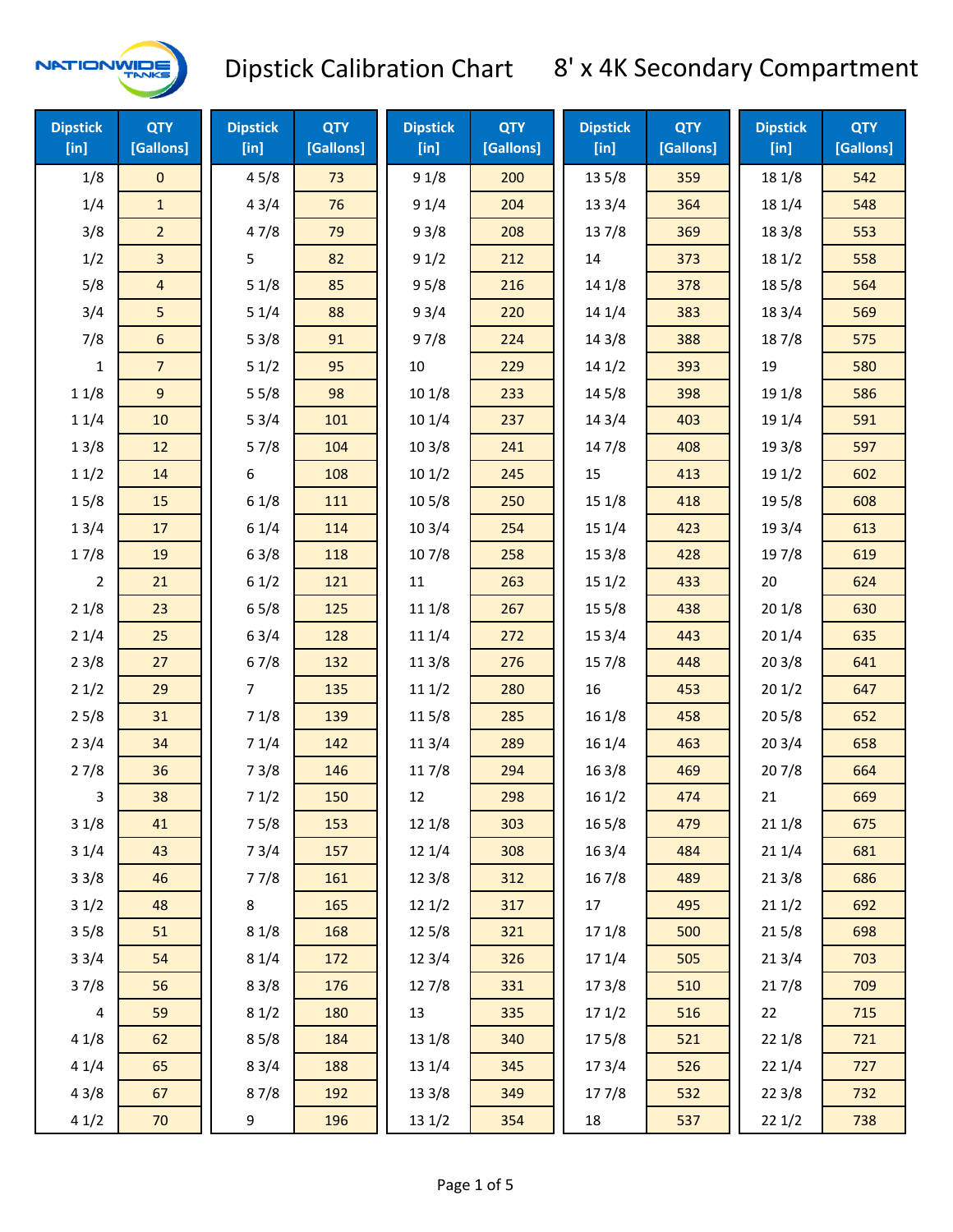

| <b>Dipstick</b><br>$[$ in] | <b>QTY</b><br>[Gallons] | <b>Dipstick</b><br>$[$ in] | <b>QTY</b><br>[Gallons] | <b>Dipstick</b><br>[in] | <b>QTY</b><br>[Gallons] | <b>Dipstick</b><br>$[$ in] | <b>QTY</b><br>[Gallons] | <b>Dipstick</b><br>[in] | <b>QTY</b><br>[Gallons] |
|----------------------------|-------------------------|----------------------------|-------------------------|-------------------------|-------------------------|----------------------------|-------------------------|-------------------------|-------------------------|
| 225/8                      | 744                     | 271/8                      | 960                     | 315/8                   | 1,188                   | 361/8                      | 1,423                   | 40 5/8                  | 1,665                   |
| 223/4                      | 750                     | 271/4                      | 966                     | 313/4                   | 1,194                   | 361/4                      | 1,430                   | 403/4                   | 1,672                   |
| 227/8                      | 756                     | 273/8                      | 972                     | 317/8                   | 1,200                   | 363/8                      | 1,437                   | 407/8                   | 1,679                   |
| 23                         | 761                     | 271/2                      | 979                     | 32                      | 1,207                   | 361/2                      | 1,443                   | 41                      | 1,685                   |
| 23 1/8                     | 767                     | 275/8                      | 985                     | 321/8                   | 1,213                   | $36\,5/8$                  | 1,450                   | 41 1/8                  | 1,692                   |
| 23 1/4                     | 773                     | 273/4                      | 991                     | 321/4                   | 1,220                   | 363/4                      | 1,457                   | 41 1/4                  | 1,699                   |
| 233/8                      | 779                     | 277/8                      | 997                     | 323/8                   | 1,226                   | 367/8                      | 1,463                   | 413/8                   | 1,706                   |
| 231/2                      | 785                     | 28                         | 1,004                   | 321/2                   | 1,233                   | 37                         | 1,470                   | 411/2                   | 1,713                   |
| 235/8                      | 791                     | 28 1/8                     | 1,010                   | $32\,5/8$               | 1,239                   | 371/8                      | 1,477                   | 41 5/8                  | 1,719                   |
| 233/4                      | 797                     | 28 1/4                     | 1,016                   | 323/4                   | 1,246                   | 37 1/4                     | 1,483                   | 413/4                   | 1,726                   |
| 237/8                      | 803                     | 28 3/8                     | 1,022                   | 327/8                   | 1,252                   | 373/8                      | 1,490                   | 417/8                   | 1,733                   |
| 24                         | 809                     | 281/2                      | 1,029                   | 33                      | 1,259                   | 371/2                      | 1,497                   | 42                      | 1,740                   |
| 24 1/8                     | 815                     | 285/8                      | 1,035                   | 331/8                   | 1,265                   | 375/8                      | 1,503                   | 42 1/8                  | 1,747                   |
| 24 1/4                     | 821                     | 283/4                      | 1,041                   | 33 1/4                  | 1,272                   | 373/4                      | 1,510                   | 42 1/4                  | 1,753                   |
| 243/8                      | 826                     | 287/8                      | 1,047                   | 333/8                   | 1,278                   | 377/8                      | 1,517                   | 42 3/8                  | 1,760                   |
| 241/2                      | 832                     | 29                         | 1,054                   | 331/2                   | 1,285                   | 38                         | 1,523                   | 421/2                   | 1,767                   |
| 245/8                      | 838                     | 29 1/8                     | 1,060                   | 335/8                   | 1,291                   | 38 1/8                     | 1,530                   | 42 5/8                  | 1,774                   |
| 243/4                      | 844                     | 29 1/4                     | 1,066                   | 33 3/4                  | 1,298                   | 38 1/4                     | 1,537                   | 42 3/4                  | 1,781                   |
| 24 7/8                     | 850                     | 293/8                      | 1,073                   | 337/8                   | 1,305                   | 38 3/8                     | 1,544                   | 42 7/8                  | 1,787                   |
| 25                         | 856                     | 291/2                      | 1,079                   | 34                      | 1,311                   | 381/2                      | 1,550                   | 43                      | 1,794                   |
| 251/8                      | 862                     | 295/8                      | 1,085                   | 34 1/8                  | 1,318                   | 385/8                      | 1,557                   | 43 1/8                  | 1,801                   |
| 251/4                      | 869                     | 29 3/4                     | 1,092                   | 34 1/4                  | 1,324                   | 38 3/4                     | 1,564                   | 43 1/4                  | 1,808                   |
| 253/8                      | 875                     | 29 7/8                     | 1,098                   | 34 3/8                  | 1,331                   | 387/8                      | 1,571                   | 43 3/8                  | 1,815                   |
| 251/2                      | 881                     | 30                         | 1,104                   | 341/2                   | 1,337                   | 39                         | 1,577                   | 431/2                   | 1,822                   |
| 255/8                      | 887                     | 301/8                      | 1,111                   | 345/8                   | 1,344                   | 39 1/8                     | 1,584                   | 43 5/8                  | 1,828                   |
| 25 3/4                     | 893                     | 30 1/4                     | 1,117                   | 34 3/4                  | 1,351                   | 39 1/4                     | 1,591                   | 43 3/4                  | 1,835                   |
| 257/8                      | 899                     | 303/8                      | 1,123                   | 347/8                   | 1,357                   | 39 3/8                     | 1,597                   | 437/8                   | 1,842                   |
| 26                         | 905                     | 301/2                      | 1,130                   | 35                      | 1,364                   | 39 1/2                     | 1,604                   | 44                      | 1,849                   |
| 26 1/8                     | 911                     | 305/8                      | 1,136                   | 35 1/8                  | 1,370                   | 39 5/8                     | 1,611                   | 44 1/8                  | 1,856                   |
| 26 1/4                     | 917                     | 303/4                      | 1,143                   | 35 1/4                  | 1,377                   | 39 3/4                     | 1,618                   | 44 1/4                  | 1,863                   |
| 263/8                      | 923                     | 307/8                      | 1,149                   | 353/8                   | 1,384                   | 397/8                      | 1,624                   | 44 3/8                  | 1,869                   |
| 261/2                      | 929                     | 31                         | 1,155                   | 351/2                   | 1,390                   | 40                         | 1,631                   | 44 1/2                  | 1,876                   |
| 265/8                      | 935                     | 31 1/8                     | 1,162                   | $35\,5/8$               | 1,397                   | 40 1/8                     | 1,638                   | 44 5/8                  | 1,883                   |
| 263/4                      | 942                     | 31 1/4                     | 1,168                   | 353/4                   | 1,403                   | 40 1/4                     | 1,645                   | 44 3/4                  | 1,890                   |
| 267/8                      | 948                     | 313/8                      | 1,175                   | 357/8                   | 1,410                   | 40 3/8                     | 1,652                   | 447/8                   | 1,897                   |
| 27                         | 954                     | 311/2                      | 1,181                   | 36                      | 1,417                   | 40 1/2                     | 1,658                   | 45                      | 1,904                   |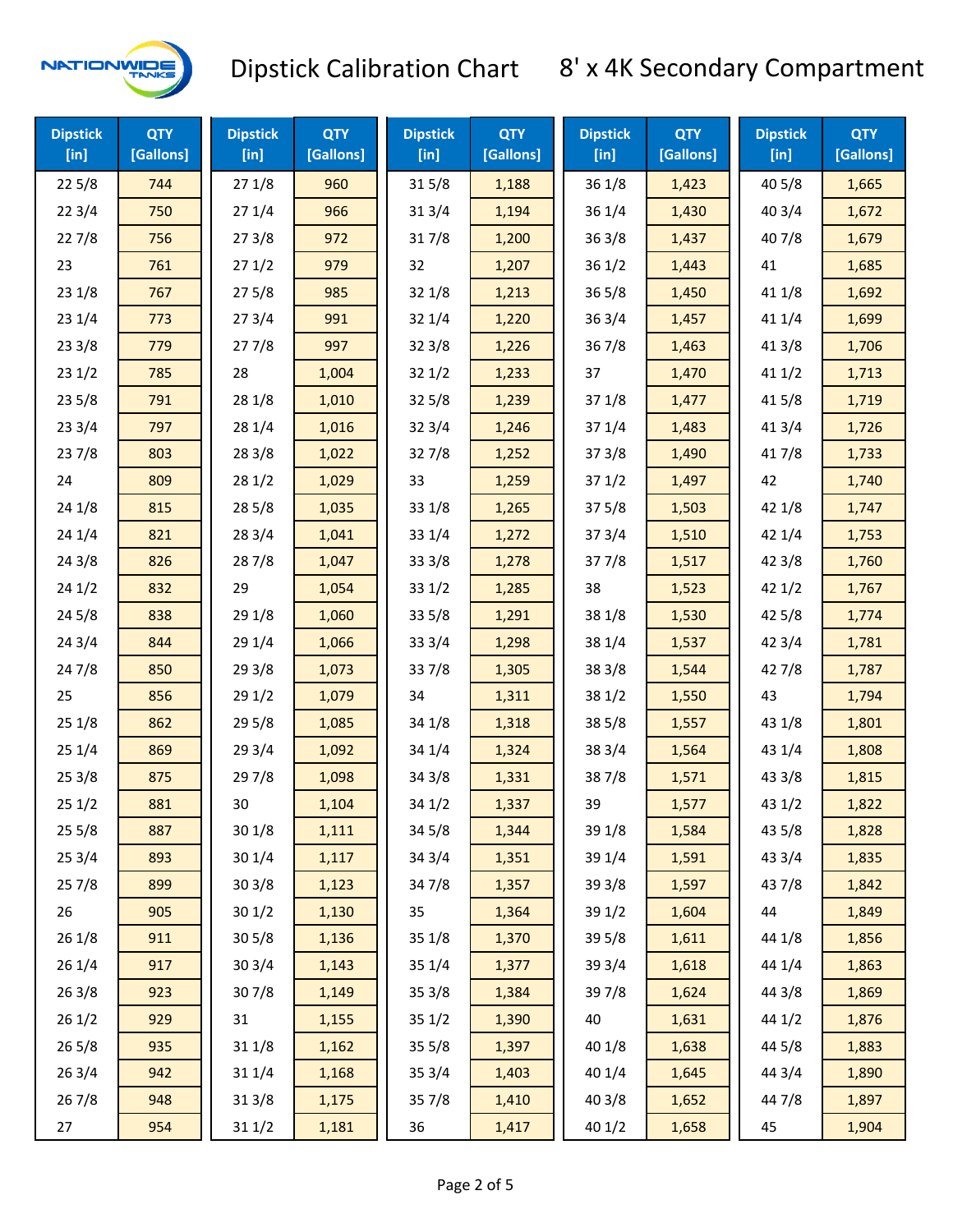

| <b>Dipstick</b><br>$[$ in] | <b>QTY</b><br>[Gallons] | <b>Dipstick</b><br>$[$ in] | <b>QTY</b><br>[Gallons] | <b>Dipstick</b><br>[in] | <b>QTY</b><br>[Gallons] | <b>Dipstick</b><br>$[$ in] | <b>QTY</b><br>[Gallons] | <b>Dipstick</b><br>$[$ in] | <b>QTY</b><br>[Gallons] |
|----------------------------|-------------------------|----------------------------|-------------------------|-------------------------|-------------------------|----------------------------|-------------------------|----------------------------|-------------------------|
| 45 1/8                     | 1,910                   | 49 5/8                     | 2,157                   | 54 1/8                  | 2,403                   | 58 5/8                     | 2,646                   | 63 1/8                     | 2,884                   |
| 45 1/4                     | 1,917                   | 49 3/4                     | 2,164                   | 54 1/4                  | 2,410                   | 58 3/4                     | 2,653                   | 63 1/4                     | 2,890                   |
| 45 3/8                     | 1,924                   | 49 7/8                     | 2,171                   | 54 3/8                  | 2,417                   | 587/8                      | 2,659                   | 63 3/8                     | 2,897                   |
| 451/2                      | 1,931                   | 50                         | 2,178                   | 54 1/2                  | 2,424                   | 59                         | 2,666                   | 63 1/2                     | 2,903                   |
| 45 5/8                     | 1,938                   | 50 1/8                     | 2,185                   | 54 5/8                  | 2,430                   | 59 1/8                     | 2,673                   | 63 5/8                     | 2,910                   |
| 45 3/4                     | 1,945                   | 50 1/4                     | 2,191                   | 54 3/4                  | 2,437                   | 59 1/4                     | 2,680                   | 63 3/4                     | 2,916                   |
| 45 7/8                     | 1,952                   | 503/8                      | 2,198                   | 54 7/8                  | 2,444                   | 59 3/8                     | 2,686                   | 637/8                      | 2,923                   |
| 46                         | 1,958                   | 501/2                      | 2,205                   | 55                      | 2,451                   | 59 1/2                     | 2,693                   | 64                         | 2,929                   |
| 46 1/8                     | 1,965                   | 505/8                      | 2,212                   | 55 1/8                  | 2,457                   | 59 5/8                     | 2,699                   | 64 1/8                     | 2,936                   |
| 46 1/4                     | 1,972                   | 503/4                      | 2,219                   | 55 1/4                  | 2,464                   | 59 3/4                     | 2,706                   | 64 1/4                     | 2,942                   |
| 46 3/8                     | 1,979                   | 507/8                      | 2,226                   | 55 3/8                  | 2,471                   | 597/8                      | 2,713                   | 64 3/8                     | 2,949                   |
| 46 1/2                     | 1,986                   | 51                         | 2,233                   | 551/2                   | 2,478                   | 60                         | 2,719                   | 64 1/2                     | 2,955                   |
| 46 5/8                     | 1,993                   | 511/8                      | 2,239                   | 55 5/8                  | 2,485                   | 60 1/8                     | 2,726                   | 64 5/8                     | 2,961                   |
| 46 3/4                     | 2,000                   | 51 1/4                     | 2,246                   | 55 3/4                  | 2,491                   | 60 1/4                     | 2,733                   | 64 3/4                     | 2,968                   |
| 46 7/8                     | 2,006                   | 513/8                      | 2,253                   | 55 7/8                  | 2,498                   | 60 3/8                     | 2,739                   | 64 7/8                     | 2,974                   |
| 47                         | 2,013                   | 511/2                      | 2,260                   | 56                      | 2,505                   | 601/2                      | 2,746                   | 65                         | 2,981                   |
| 47 1/8                     | 2,020                   | 515/8                      | 2,267                   | 56 1/8                  | 2,512                   | 605/8                      | 2,753                   | 65 1/8                     | 2,987                   |
| 47 1/4                     | 2,027                   | 513/4                      | 2,274                   | 56 1/4                  | 2,518                   | 60 3/4                     | 2,759                   | 65 1/4                     | 2,994                   |
| 47 3/8                     | 2,034                   | 517/8                      | 2,280                   | 563/8                   | 2,525                   | 607/8                      | 2,766                   | 65 3/8                     | 3,000                   |
| 471/2                      | 2,041                   | 52                         | 2,287                   | 56 1/2                  | 2,532                   | 61                         | 2,772                   | 65 1/2                     | 3,006                   |
| 475/8                      | 2,047                   | 52 1/8                     | 2,294                   | 56 5/8                  | 2,539                   | 61 1/8                     | 2,779                   | 65 5/8                     | 3,013                   |
| 473/4                      | 2,054                   | 52 1/4                     | 2,301                   | 56 3/4                  | 2,545                   | 611/4                      | 2,786                   | 65 3/4                     | 3,019                   |
| 477/8                      | 2,061                   | 523/8                      | 2,308                   | 567/8                   | 2,552                   | 61 3/8                     | 2,792                   | 65 7/8                     | 3,025                   |
| 48                         | 2,068                   | 521/2                      | 2,315                   | 57                      | 2,559                   | 611/2                      | 2,799                   | 66                         | 3,032                   |
| 48 1/8                     | 2,075                   | 525/8                      | 2,321                   | 57 1/8                  | 2,566                   | 615/8                      | 2,805                   | 66 1/8                     | 3,038                   |
| 48 1/4                     | 2,082                   | 52 3/4                     | 2,328                   | 57 1/4                  | 2,572                   | 613/4                      | 2,812                   | 66 1/4                     | 3,045                   |
| 48 3/8                     | 2,089                   | 527/8                      | 2,335                   | 57 3/8                  | 2,579                   | 617/8                      | 2,818                   | 66 3/8                     | 3,051                   |
| 48 1/2                     | 2,095                   | 53                         | 2,342                   | 571/2                   | 2,586                   | 62                         | 2,825                   | 66 1/2                     | 3,057                   |
| 48 5/8                     | 2,102                   | 53 1/8                     | 2,349                   | 57 5/8                  | 2,593                   | 62 1/8                     | 2,832                   | 66 5/8                     | 3,064                   |
| 48 3/4                     | 2,109                   | 53 1/4                     | 2,355                   | 573/4                   | 2,599                   | 62 1/4                     | 2,838                   | 66 3/4                     | 3,070                   |
| 487/8                      | 2,116                   | 53 3/8                     | 2,362                   | 577/8                   | 2,606                   | 62 3/8                     | 2,845                   | 667/8                      | 3,076                   |
| 49                         | 2,123                   | 53 1/2                     | 2,369                   | 58                      | 2,613                   | 621/2                      | 2,851                   | 67                         | 3,082                   |
| 49 1/8                     | 2,130                   | 53 5/8                     | 2,376                   | 58 1/8                  | 2,619                   | 62 5/8                     | 2,858                   | 671/8                      | 3,089                   |
| 49 1/4                     | 2,137                   | 53 3/4                     | 2,383                   | 58 1/4                  | 2,626                   | 62 3/4                     | 2,864                   | 671/4                      | 3,095                   |
| 49 3/8                     | 2,143                   | 537/8                      | 2,390                   | 58 3/8                  | 2,633                   | 627/8                      | 2,871                   | 673/8                      | 3,101                   |
| 49 1/2                     | 2,150                   | 54                         | 2,396                   | 58 1/2                  | 2,639                   | 63                         | 2,877                   | 67 1/2                     | 3,108                   |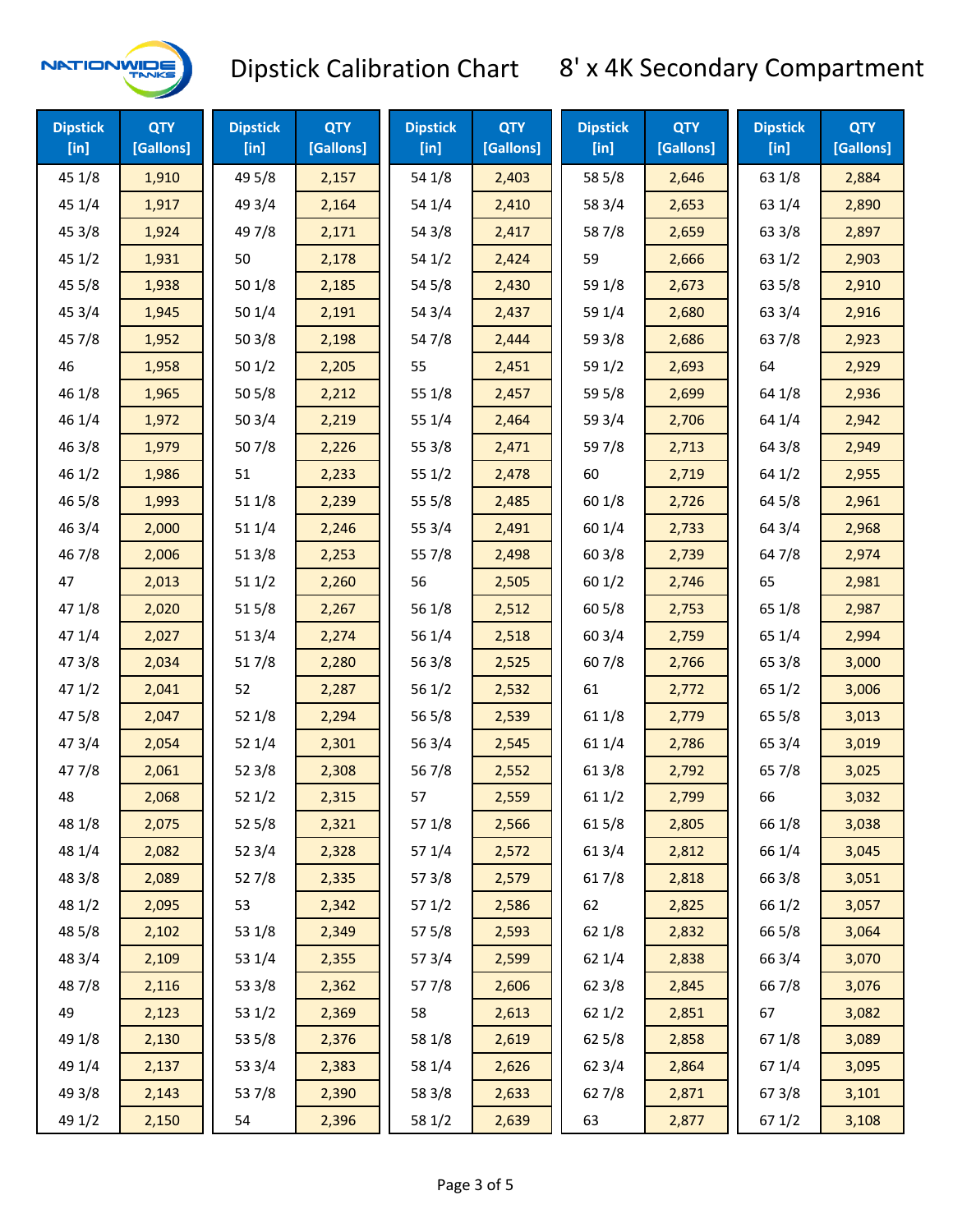

| <b>Dipstick</b><br>$[$ in] | <b>QTY</b><br>[Gallons] | <b>Dipstick</b><br>$[$ in] | <b>QTY</b><br>[Gallons] | <b>Dipstick</b><br>$[$ in] | <b>QTY</b><br>[Gallons] | <b>Dipstick</b><br>$[$ in] | <b>QTY</b><br>[Gallons] | <b>Dipstick</b><br>$[$ in] | <b>QTY</b><br>[Gallons] |
|----------------------------|-------------------------|----------------------------|-------------------------|----------------------------|-------------------------|----------------------------|-------------------------|----------------------------|-------------------------|
| 67 5/8                     | 3,114                   | 72 1/8                     | 3,333                   | 765/8                      | 3,540                   | 81 1/8                     | 3,728                   | 855/8                      | 3,895                   |
| 67 3/4                     | 3,120                   | 72 1/4                     | 3,339                   | 763/4                      | 3,545                   | 81 1/4                     | 3,733                   | 85 3/4                     | 3,899                   |
| 67 7/8                     | 3,126                   | 72 3/8                     | 3,345                   | 76 7/8                     | 3,551                   | 81 3/8                     | 3,738                   | 857/8                      | 3,903                   |
| 68                         | 3,133                   | 721/2                      | 3,351                   | 77                         | 3,556                   | 81 1/2                     | 3,743                   | 86                         | 3,908                   |
| 68 1/8                     | 3,139                   | 725/8                      | 3,357                   | 77 1/8                     | 3,561                   | 815/8                      | 3,748                   | 86 1/8                     | 3,912                   |
| 68 1/4                     | 3,145                   | 72 3/4                     | 3,363                   | 77 1/4                     | 3,567                   | 813/4                      | 3,753                   | 86 1/4                     | 3,916                   |
| 68 3/8                     | 3,151                   | 727/8                      | 3,369                   | 77 3/8                     | 3,572                   | 817/8                      | 3,758                   | 86 3/8                     | 3,920                   |
| 68 1/2                     | 3,157                   | 73                         | 3,375                   | 771/2                      | 3,578                   | 82                         | 3,763                   | 86 1/2                     | 3,924                   |
| 68 5/8                     | 3,164                   | 73 1/8                     | 3,381                   | 775/8                      | 3,583                   | 82 1/8                     | 3,767                   | 86 5/8                     | 3,928                   |
| 68 3/4                     | 3,170                   | 73 1/4                     | 3,386                   | 773/4                      | 3,589                   | 82 1/4                     | 3,772                   | 86 3/4                     | 3,932                   |
| 687/8                      | 3,176                   | 73 3/8                     | 3,392                   | 777/8                      | 3,594                   | 82 3/8                     | 3,777                   | 867/8                      | 3,936                   |
| 69                         | 3,182                   | 73 1/2                     | 3,398                   | 78                         | 3,599                   | 82 1/2                     | 3,782                   | 87                         | 3,940                   |
| 69 1/8                     | 3,188                   | 73 5/8                     | 3,404                   | 78 1/8                     | 3,605                   | 82 5/8                     | 3,787                   | 871/8                      | 3,944                   |
| 69 1/4                     | 3,194                   | 73 3/4                     | 3,410                   | 78 1/4                     | 3,610                   | 82 3/4                     | 3,791                   | 87 1/4                     | 3,948                   |
| 69 3/8                     | 3,201                   | 737/8                      | 3,415                   | 78 3/8                     | 3,615                   | 827/8                      | 3,796                   | 87 3/8                     | 3,952                   |
| 69 1/2                     | 3,207                   | 74                         | 3,421                   | 78 1/2                     | 3,621                   | 83                         | 3,801                   | 871/2                      | 3,956                   |
| 69 5/8                     | 3,213                   | 74 1/8                     | 3,427                   | 78 5/8                     | 3,626                   | 83 1/8                     | 3,805                   | 87 5/8                     | 3,960                   |
| 69 3/4                     | 3,219                   | 74 1/4                     | 3,433                   | 78 3/4                     | 3,631                   | 83 1/4                     | 3,810                   | 87 3/4                     | 3,964                   |
| 697/8                      | 3,225                   | 74 3/8                     | 3,438                   | 787/8                      | 3,636                   | 83 3/8                     | 3,815                   | 877/8                      | 3,968                   |
| 70                         | 3,231                   | 74 1/2                     | 3,444                   | 79                         | 3,642                   | 83 1/2                     | 3,819                   | 88                         | 3,972                   |
| 70 1/8                     | 3,237                   | 74 5/8                     | 3,450                   | 79 1/8                     | 3,647                   | 83 5/8                     | 3,824                   | 88 1/8                     | 3,975                   |
| 70 1/4                     | 3,243                   | 74 3/4                     | 3,456                   | 79 1/4                     | 3,652                   | 83 3/4                     | 3,829                   | 88 1/4                     | 3,979                   |
| 70 3/8                     | 3,249                   | 74 7/8                     | 3,461                   | 79 3/8                     | 3,657                   | 837/8                      | 3,833                   | 88 3/8                     | 3,983                   |
| 70 1/2                     | 3,256                   | 75                         | 3,467                   | 79 1/2                     | 3,662                   | 84                         | 3,838                   | 88 1/2                     | 3,986                   |
| 70 5/8                     | 3,262                   | 75 1/8                     | 3,473                   | 79 5/8                     | 3,668                   | 84 1/8                     | 3,842                   | 88 5/8                     | 3,990                   |
| 70 3/4                     | 3,268                   | 75 1/4                     | 3,478                   | 79 3/4                     | 3,673                   | 84 1/4                     | 3,847                   | 88 3/4                     | 3,994                   |
| 70 7/8                     | 3,274                   | 75 3/8                     | 3,484                   | 79 7/8                     | 3,678                   | 84 3/8                     | 3,851                   | 887/8                      | 3,997                   |
| 71                         | 3,280                   | 75 1/2                     | 3,489                   | 80                         | 3,683                   | 84 1/2                     | 3,856                   | 89                         | 4,001                   |
| 71 1/8                     | 3,286                   | 75 5/8                     | 3,495                   | 80 1/8                     | 3,688                   | 84 5/8                     | 3,860                   | 89 1/8                     | 4,004                   |
| 71 1/4                     | 3,292                   | 75 3/4                     | 3,501                   | 80 1/4                     | 3,693                   | 84 3/4                     | 3,865                   | 89 1/4                     | 4,008                   |
| 713/8                      | 3,298                   | 75 7/8                     | 3,506                   | 80 3/8                     | 3,698                   | 847/8                      | 3,869                   | 89 3/8                     | 4,012                   |
| 71 1/2                     | 3,304                   | 76                         | 3,512                   | 80 1/2                     | 3,703                   | 85                         | 3,873                   | 89 1/2                     | 4,015                   |
| 715/8                      | 3,310                   | 76 1/8                     | 3,517                   | 80 5/8                     | 3,708                   | 85 1/8                     | 3,878                   | 89 5/8                     | 4,018                   |
| 71 3/4                     | 3,316                   | 76 1/4                     | 3,523                   | 80 3/4                     | 3,713                   | 85 1/4                     | 3,882                   | 89 3/4                     | 4,022                   |
| 717/8                      | 3,322                   | 763/8                      | 3,529                   | 807/8                      | 3,718                   | 85 3/8                     | 3,886                   | 897/8                      | 4,025                   |
| 72                         | 3,328                   | 76 1/2                     | 3,534                   | 81                         | 3,723                   | 85 1/2                     | 3,891                   | 90                         | 4,028                   |